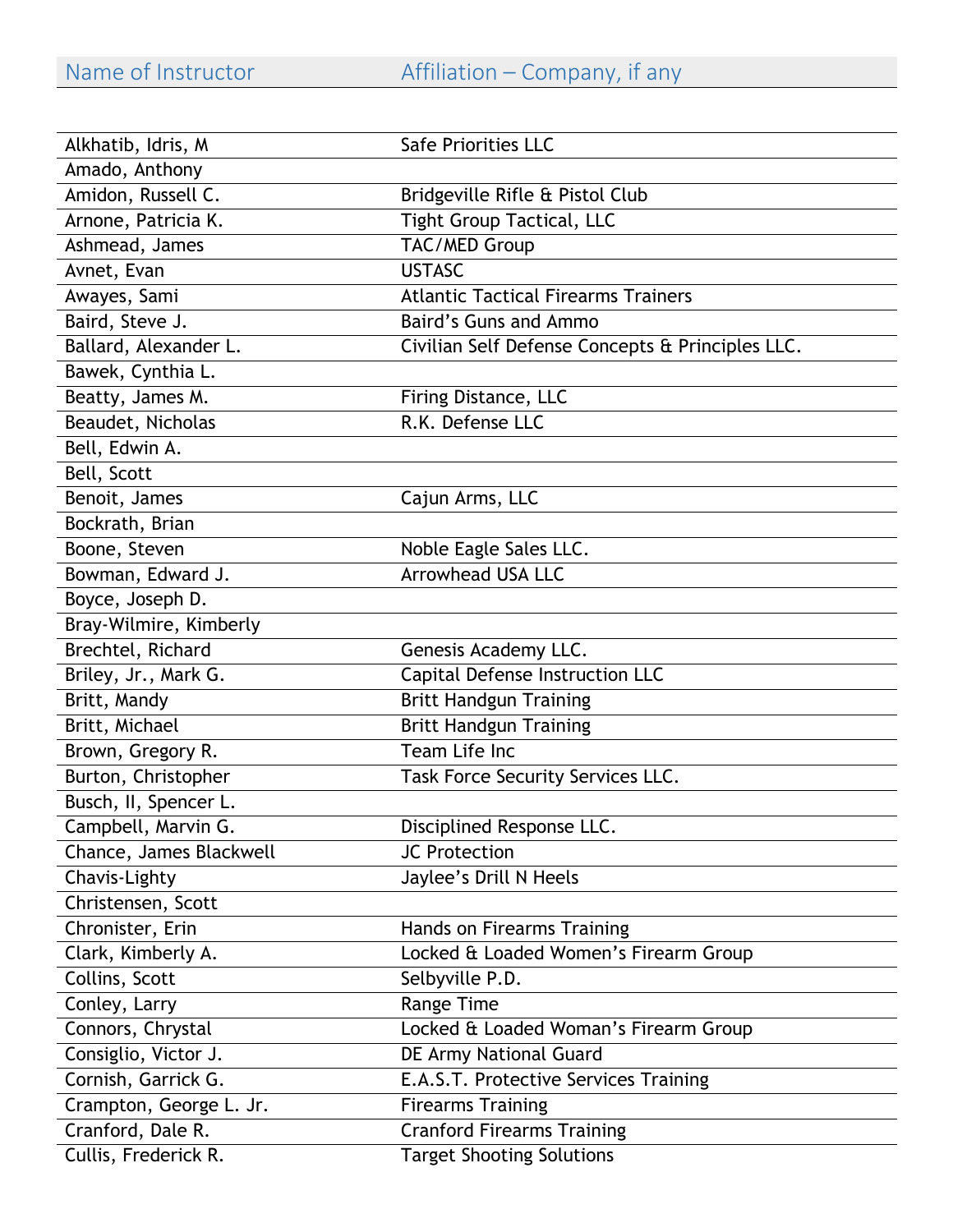| Cunningham, Brian        | Bravo Charlie Shooting & Tactics, LLC       |
|--------------------------|---------------------------------------------|
| Cunningham, Herbert      | 313 LLC.                                    |
| Daniello, Jeff           | Patriot Firearms Safety, LLC                |
| Davidson, John R.        |                                             |
| Davis, John Howard       | <b>JD Defense</b>                           |
| Davis, John Howard Jr    | <b>JD Defense</b>                           |
| Davis, John J            |                                             |
| Dean, Ryan               | Tru Defense Solutions LLC                   |
| Dilanni, David A.        | Delmarva Defense LLC                        |
| Dixon, William E.        |                                             |
| Donahue, Ray             | <b>Best Shot Delaware</b>                   |
| Donovan, Shane M.        | Bayside Security Patrol Services Inc.       |
| Dukes, Barry B.          | <b>East Coast Defense LLC</b>               |
| Dunphy, Sr., Brian Keith | Dunphy's Handgun Training                   |
| Dutton, Jr., John L.     |                                             |
| Easterwood, Daniel       | <b>Diamond State Defensive Solutions</b>    |
| Escaba, Jose G.          | Seventhsummit LLC.                          |
| Exum, James K.           | Silverback Security, LLC                    |
| Ferrell, Robert E.       | <b>Blue Hen Defensive Tactics</b>           |
| Finnessy, John P.        |                                             |
| Flora, John              | <b>Atlantic Tactical Firearms Trainers</b>  |
| Foraker, Christopher D.  | Veritas Training Institute, LLC             |
| Fowle, Christian A.      |                                             |
| Fowle, Samantha          | Locked and Loaded Women Firearm Group, LLC  |
| Franklin, Byron          | Learn2Fight                                 |
| Fuller, Greg             | Fuller Mag Defense                          |
| Gaitano, Gaebriel M      |                                             |
| Garfinkel, Mark W.       | Delaware Firearms Training.Com              |
| Gass, Ryan R.            | <b>Practical Training Professionals LLC</b> |
| Gibson, Andre D.         | Shore Awareness Defense, LLC.               |
| Gindrow, Hal             | <b>LEASOT Academy</b>                       |
| Golden, Adam P           | Golden Defense LLC                          |
| Green, Andrew            | Green Firearm Training LLC.                 |
| Gregory, Jim Jr.         |                                             |
| Gregory, William         | Billy's Guns & Ammo                         |
| Griffith, Bryan K.       | <b>Atlantic Tactical Firearm Trainers</b>   |
| Gross, Jeffrey E         | Delawareccdwclassesbyjeff.com               |
| Hagan, Jennifer          | American Responder Svc. DBA Best Shot       |
| Hagan, Ronald W.         | American Responder Services, LLC            |
| Hague, William R.        | Bridgeville Rifle and Pistol Club           |
| Hall, Gina               | <b>Freedom Tactical</b>                     |
| Heller, Jason            |                                             |
| Helsel, Terry D.         |                                             |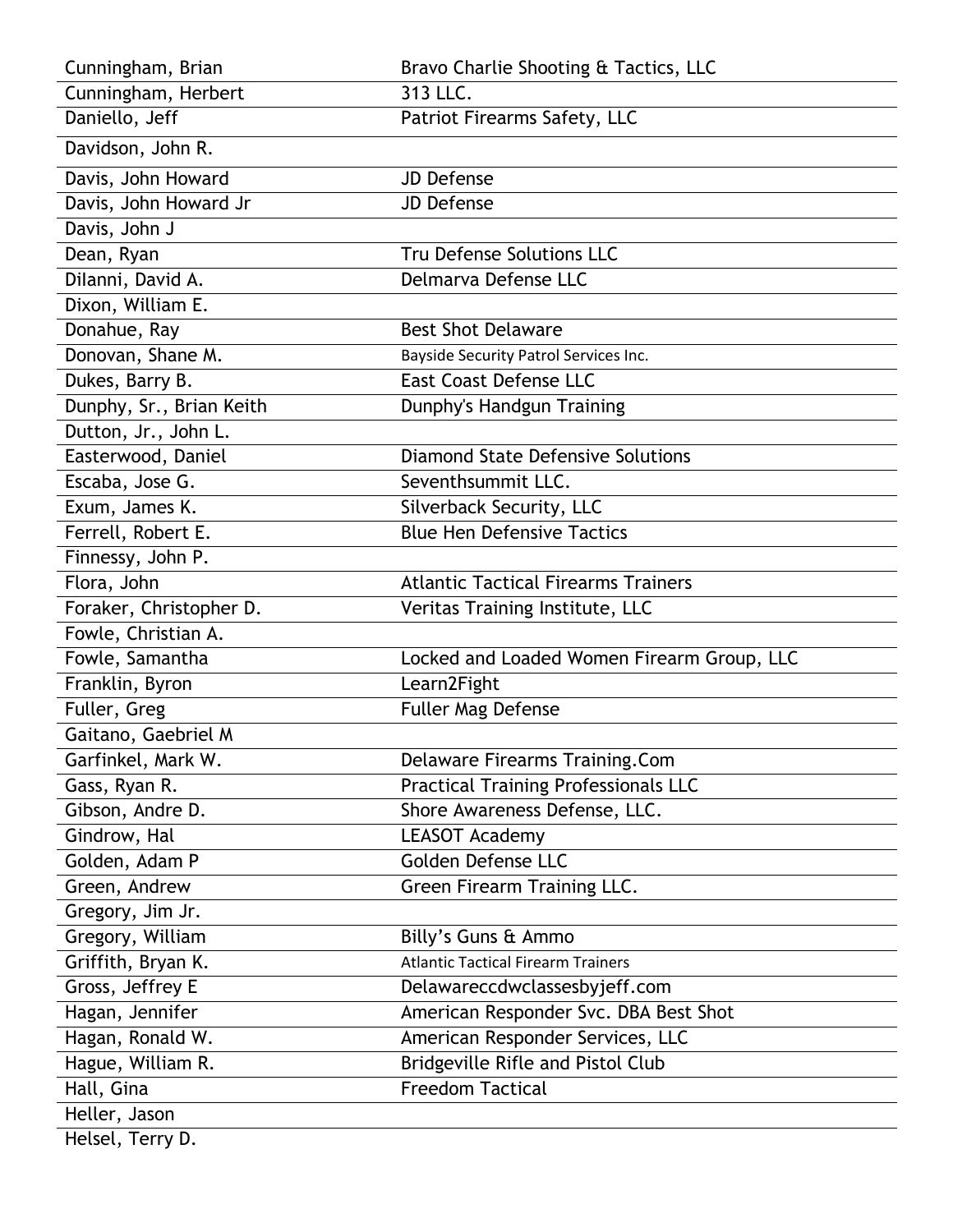| Helwig, Darren T.   | Army of One Defense & Tactics      |
|---------------------|------------------------------------|
| Hendry, Gordon G.   |                                    |
| Hernandez, Napoleon |                                    |
| Hewitt, Julio       | Sheepdog Vigilance                 |
| Hirst, Richard L.   | Firearms Training Center, LLC      |
| Holz, Glenn         | S.O.C. Tactical Training Academy   |
| Hundley, Ronald D.  | Eagles Wings Firearms Training LLC |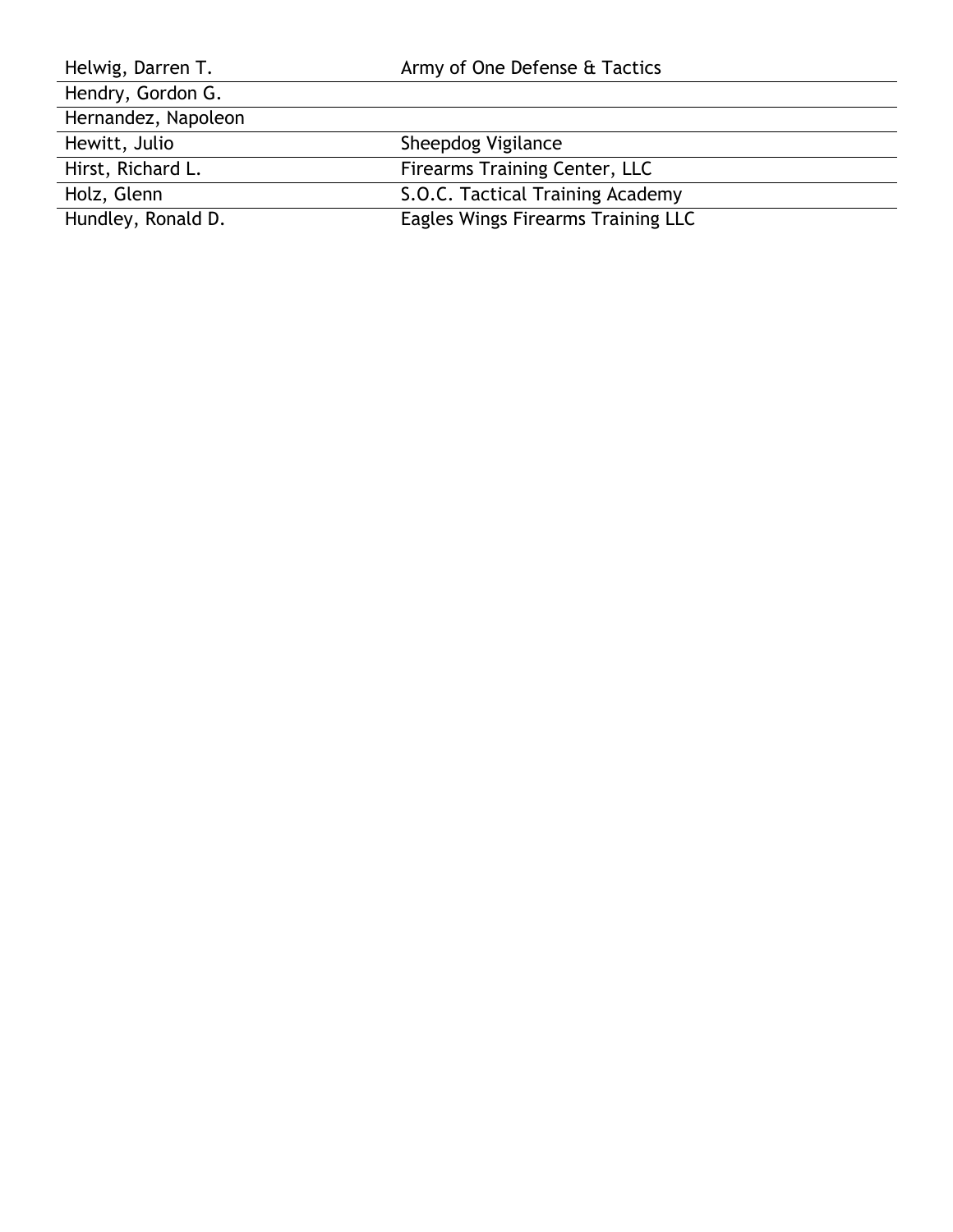| Hurt, Dale                 |                                          |
|----------------------------|------------------------------------------|
| Hutton, Scott              | 5 Stone Training                         |
| Hughes, Michael J.         | <b>NCCFTS</b>                            |
| Jackson, Sr., Andrae J.    | <b>Trained to Protect</b>                |
| Jackson, Kevin W.          |                                          |
| James, Torrie, M           | <b>Concealed Coalition</b>               |
| Johnson, David A.          | <b>First State Firearms Training</b>     |
| Johnson, Demitrus J.       | <b>Red Firearms</b>                      |
| Johnson, Donald K.         | Conflict Area Management LLC             |
| Johnson, Jeff R.           | <b>First State Firearms Training</b>     |
| Johnson, Nathaniel S.      | First Line Defense, LLC                  |
| Johnson, Thomas G.         | <b>J&amp;J HQL Training</b>              |
| Jones, Christopher         | Newark Police Dept.                      |
| Jones, Kevin C.            | Safe Firearms                            |
| Jones, Leonard             | <b>American Pistol Permit Service</b>    |
| Jones, Michael L.          | <b>First Level Firearms Training</b>     |
| Jones, Stuart Jeffrey      | Delmarva Law Enforcement Supply, Inc.    |
| Justice, James Matthew     | <b>Justice Firearms Training</b>         |
| Kansak, Sr., Joseph J.     | Resort Investigations and Patrol         |
| Keele, Mark C              |                                          |
| Kemball, James L.          | UD Coop. Ext. 4-H Shooting Sports        |
| Kerr, David L.             | Dave's Range                             |
| Kimball, Christopher M.    |                                          |
| Krupa, Michael A.          |                                          |
| Layton, Louise             | DE DOC                                   |
| Leary, Jr., Joseph Francis | <b>First State Protection Agency LLC</b> |
| Lee, David                 | <b>ECCSA</b>                             |
| Lee, Hakeem                |                                          |
| Lewis, Brian A.            | A+ Firearms Training                     |
| Linaweaver, Grover C.      | <b>Target Shooting Solutions</b>         |
| Lindsey, Zack P.           | <b>Baker Sporting</b>                    |
| Lynch, Vicki               |                                          |
| Manlove, James A.          | Lotus Training Group LLC.                |
| Marden, Matt               | <b>Tactical Firearm Solutions</b>        |
| Marino, Kirk               | <b>Marino Tactical Solutions LLC</b>     |
| Mattson, Paul J.           | Maine CWP Training                       |
| Maybroda, George W. Jr.    | ZZ Jax Tactical Solutions LLC.           |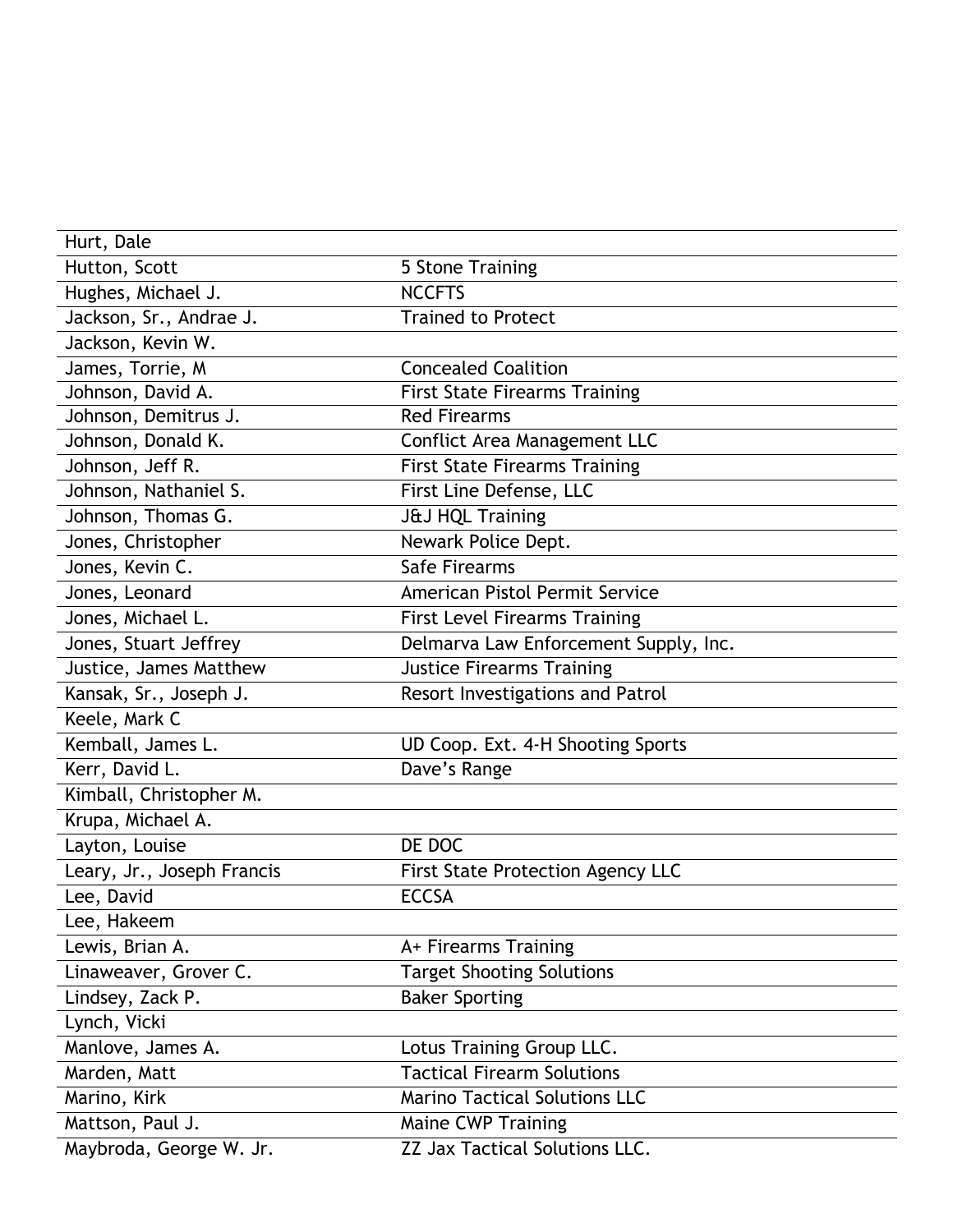| McGrath, Kristen                       | <b>Centerfire Defense Firearms Training</b>        |
|----------------------------------------|----------------------------------------------------|
| McGrath, Robert F.                     | <b>Centerfire Defense Firearms Training</b>        |
| McLaughlin, Kenneth                    | Kenneth McLaughlin Consultant LLC                  |
| McMonigle, Daniel M.                   | Danny MAC Training                                 |
| McNew, Brian K. Jr.                    | <b>Stryker Consulting LLC.</b>                     |
| Middleton, Derrick L. Sr.              |                                                    |
| Miller, Michael B.                     | <b>Active Response</b>                             |
| Mitchell, Jr., R.S. (Richard Stanford) | <b>Atlantic Tactical Firearms Trainers</b>         |
| Mobley, Isaiah A                       | Trinity Arms Training LLC.                         |
| Monson, David, S.                      |                                                    |
| Moore, Timothy A.                      | Bridgeville Rifle and Pistol Club                  |
| Morgan, Michael Todd                   |                                                    |
| Muhammad, Ahmed                        | Always Down Range LLC.                             |
| Muhammad, Bruce                        | <b>WTM Tactical</b>                                |
| Murray, Glenn W.                       | Murfs Locked and Loaded Firearms LLC               |
| Neece, Carol P.                        | The Locked and Loaded Women Firearm Group, LLC     |
| Nicholson, Rachel                      |                                                    |
| O'Donnell, Erinn                       | Girlznguns - "GNG" Firearms Training.              |
| Ondich, Stephen P.                     | Training Assoc.                                    |
| Otwell, Timothy L.                     | <b>Atlantic Tactical Firearms Trainers</b>         |
| Oshaughnessy, Kevin D.                 | <b>Reliance Tactical</b>                           |
| Outten, Kevin N.                       | Outten Enterprises, LLC                            |
| Palimere, Jr., Ronald C.               | StarQuest Shooters & Survival Supply               |
| Parke, Philip E.                       | Liberty Firearms Training, LLC                     |
| Parker, Richard                        | America Responder Services, LLC                    |
| Parkinson, Corey J.                    | Safety First Firearms & Defense LLC                |
| Parry, Jeffrey F.                      |                                                    |
| Parsons, Sr., James G.                 | Shooter's Choice (owned by Noble Eagle Sales, LLC) |
| Passarell, Jason                       | <b>Patriot Firearms Training</b>                   |
| Peterman, Barry                        |                                                    |
| Pfirrmann, Ted C.                      | Omega Firearms Training, LLC                       |
| Picou, Jody                            | <b>Concealed Carry Coalition</b>                   |
| Price, Daniel P.                       | <b>Molon Labe Firearm Trainers</b>                 |
| Pritchett, Gregory R.                  | <b>DBA WTA Tactical</b>                            |
| Pritt, Brian T.                        | <b>Diamond State Firearms Training</b>             |
| Pusey, John L.R.                       | Delmarva Shooting Supply, Inc.                     |
| Rae, Priscilla M.                      |                                                    |
| Raheem, Ebrihim A.                     | E.R. Protection LLC                                |
| Rau, Crystal, L.                       | It's All About Protection                          |
| Rau, Shawn                             | Clayton PD                                         |
| Redington, Michael R.                  |                                                    |
| Remer, Deborah L.                      | <b>Anchor Tactical Training</b>                    |
| Rivera, Janique M.                     | Gumdrop LLC.                                       |
| Robbins, Brian W.                      | Delmarva Speed & Sport                             |
|                                        |                                                    |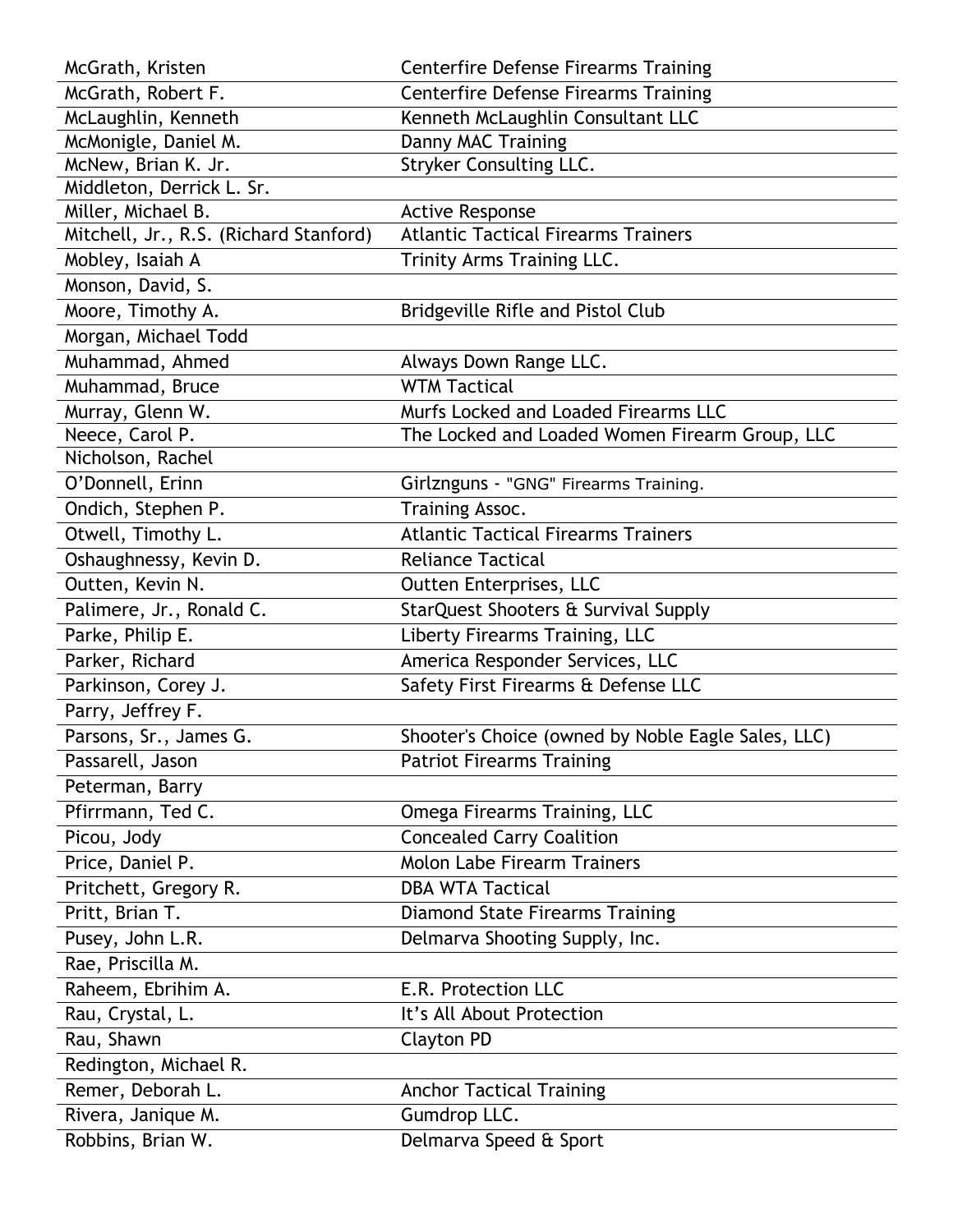Robinson, William J.

| Rocco, Sr., Domenick J. | The ROTAC Training Group                               |
|-------------------------|--------------------------------------------------------|
| Rogers, Matthew         | E.P. Security Solutions and Consultants                |
| Ross, Charles           | <b>Shooter's Choice</b>                                |
| Russell, Marc           | Southern Delaware Armory                               |
| Sadoon, Matthew J.      | Philadelphia Defense Education Training Center         |
| Sain, Colt              | Delmarva Defense LLC.                                  |
| Sauls, Eric             |                                                        |
| Sauls, Ronald           | DE. D.O.C.                                             |
| Schmitt, William B.     | Paladin Industries LLC                                 |
| Schwartz, Jeff          | <b>Strategic Training Concepts, LLC.</b>               |
| Sepulveda, Robert       | Starke Police Dept.                                    |
| Shaw, Helen J.          | Aim to Protect, LLC                                    |
| Shaw, Sr., Jeffrey, R.  | Aim to Protect, LLC                                    |
| Sharff, Steven T.       |                                                        |
| Smart, Shane E.         | <b>Delaware Tactical</b>                               |
| Smith, Anthony Y.       |                                                        |
| Smith, Bruce C.         | <b>BKK Firearms</b>                                    |
| Smith, Christopher M.   | Safe Action Firearms Education                         |
| Smith, III, Irvin       | <b>Arise Firearm Training</b>                          |
| Smith, Scott R.         | <b>Arise Firearm Training</b>                          |
| Stephens, Kevin H       | Precise-Fire LLC                                       |
| Stewart, Keith A.       | <b>REACT Defense Training</b>                          |
| Stotler, Dean W.        | Delaware3Gun                                           |
| Sutor, Mark T.          | Dept. of Public Safety Christiana Care Health Services |
| Sutter, Jennifer L.     | The Locked and Loaded Women Firearm Group LLC          |
| Swenson, Clair N.       | <b>Chandelle Air LLC</b>                               |
| Swift, Marquis          | <b>Swift Shooters</b>                                  |
| Tait, Frank C.          |                                                        |
| Tarpine, Aaron M.       | <b>True Shot Firearms Instruction</b>                  |
| Taylor, Scott R.        | <b>Delaware Tactical</b>                               |
| Teagle, Henry M.        |                                                        |
| Thompson, Michael D.    |                                                        |
| Tilton, Garry           | America Responder Services, LLC                        |
| Todd, Erwin T           |                                                        |
| Trader, Justin          | D.I. Strategic LLC                                     |
| Trautmann, Paul A.      | Targetmaster                                           |
| Trusty, Donell          | <b>Trusty Training Solutions</b>                       |
| Turin, Michael F.       |                                                        |
| Viens, Justin A.        | 53 Strategic                                           |
| Walker, Andre           | <b>MDTTACTICS</b>                                      |
| Walker, Marcel K.       |                                                        |
| Wallace, Christopher R. | Safety First Firearms & Defense LLC                    |
| Walters, William N.     | 302 Tactical Operations Group                          |